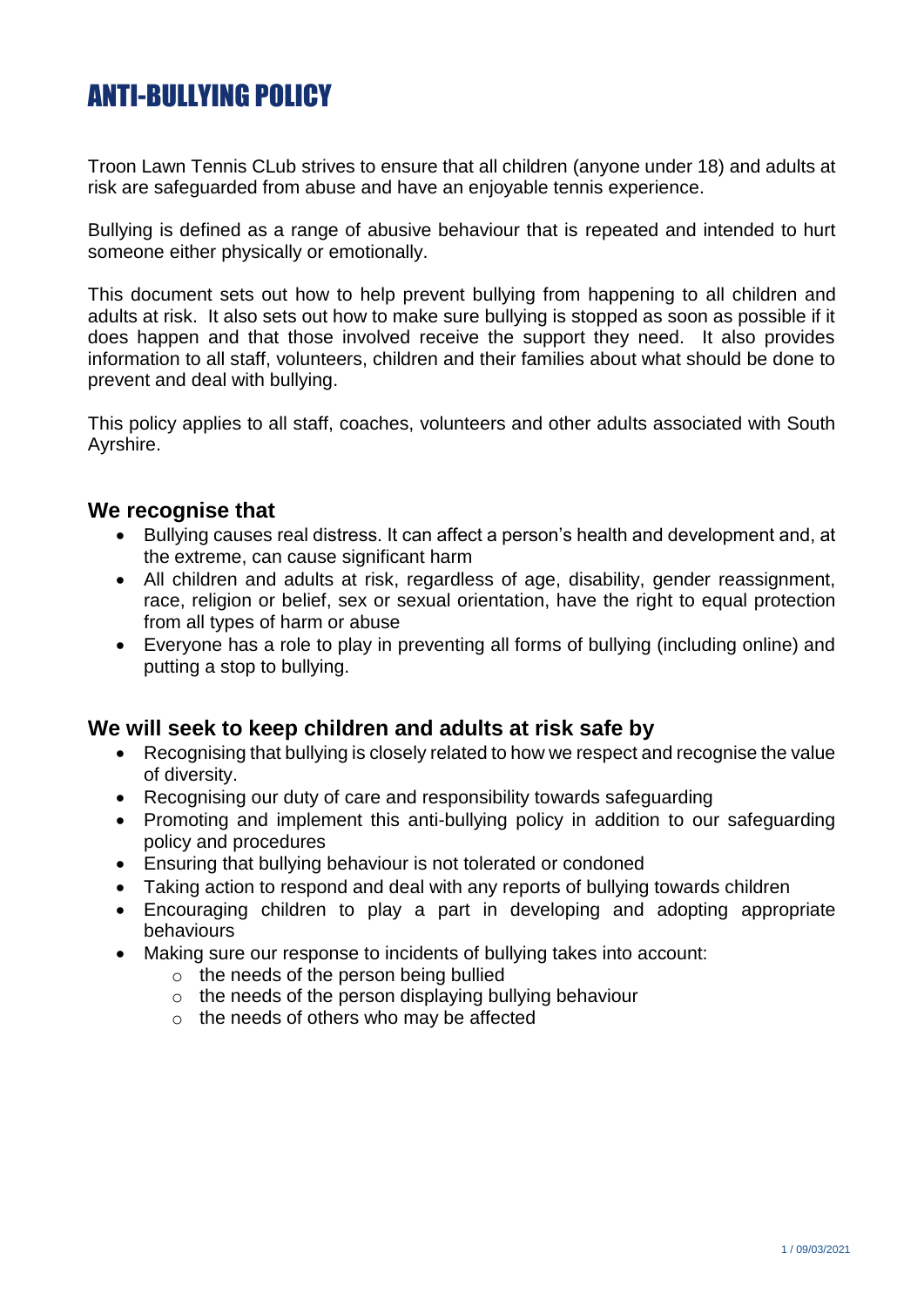$\circ$  our [club/county] as a whole

### **Players, parents, coaches, volunteers and other members of staff will:**

- Encourage individuals to speak out about bullying behaviour and report incidents of bullying behaviour they see to the Welfare Officer / County Safeguarding Officer (or suitable alternative county representative, e.g. county coach, tournament organiser etc).
- Respect every child's need for, and right to, a play environment where safety, security, praise, recognition and opportunity for taking responsibility are available
- Respect the feelings and views of others
- Recognise that everyone is important and equal, and that our differences make each of us special and worthy of being valued
- Show appreciation of others by acknowledging individual qualities, contributions and progress
- Ensure safety by having rules and practices carefully explained and displayed for all to see

## **Supporting children**

- We'll let children know who will listen to and support them
- We'll create an "open door" ethos where children feel confident to talk to an adult about bullying behaviour
- Potential barriers to talking (including those associated with a child's disability or impairment) will be acknowledged and addressed at the outset to enable children to speak out
- Anyone who reports an incident of bullying will be listened to carefully and reports will be taken seriously
- Any reported experience of bullying behaviour will be investigated and will involve listening carefully to all those involved
- Children experiencing bullying behaviour will be supported and helped to uphold their right to play and live in a safe environment
- Those who display bullying behaviour will be supported and encouraged to develop better relationships
- We'll make sure that any sanctions are proportionate and fair

## **Support to the parents/carers**

- Any experience of bullying behaviour will be discussed with the child's parents or carers
- Parents will be consulted on action to be taken (for both victim and bully)
- Information and advice on coping with bullying will be made available
- Support will be offered to parents, including information from other agencies or support lines